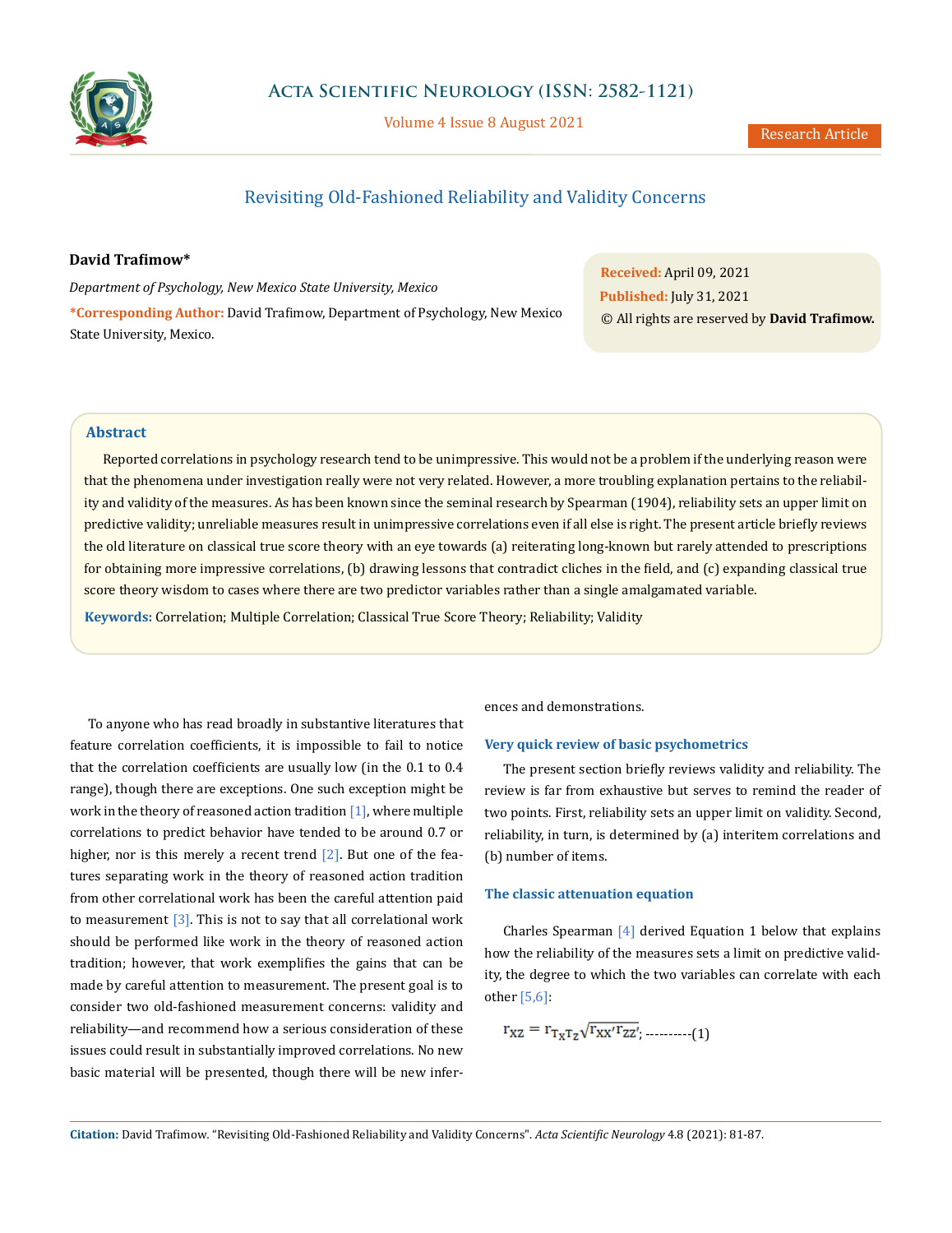Where  $\mathbf{r}_{\mathbf{XZ}}$  is the correlation between observed scores,  $\mathbf{r}_{\mathbf{XZ}}$  is the correlation between true scores (or the true correlation or the correlation that would be obtained in the absence of random error), and <sup>F</sup>xx' and F<sub>ZZ</sub>' are the reliabilities of the two measures. One way to understand Equation 1 is to consider the extremes. At one extreme, imagine that  $r_{xx'} = r_{zz'} = 1$ . In that case, the observed correlation (predictive validity) would equal the true correlation which is a best-case scenario. At the other extreme, imagine that  $r_{xx'} = 0$  or that  $r_{zz'} = 0$ . In that case, it would not matter what the true correlation would be, validity would be 0.

Another way to understand Equation 1 is to combine the reliabilities of both measures into a reliability product: Prod =  $r_{xx'}r_{zz'}$ . In that case, Equation 1 reduces to Equation 2:

$$
r_{XZ} = r_{T_X T_Z} \sqrt{Prod}
$$
 (2)

Equation 2 is useful for drawing figure 1, where the observed correlation is expressed along the vertical axis, as a function of the product of the reliabilities along the horizontal axis, with different curves corresponding to different true correlations. Both Equation 2 and figure 1 show that (a) validity cannot exceed the true correlation and (b) validity cannot exceed the square root of the product of the reliabilities. Thus, the importance of reliability for validity is obvious, thereby bringing up the issue of how one obtains impressive reliability.



**Figure 1:** Validity is expressed along the vertical axis as a function of the reliability product along the horizontal axis, with curves representing the true correlation equaling 0.80 (top curve), 0.50 (middle curve), and 0.20 (bottom curve).

## **Cronbach's alpha**

Although there are many reliability formulas, Cronbach's alpha is easily the most common and will be featured here [7], though other reliabilities indices are slightly superior but more complex [8,9]. In its usual form, Cronbach's alpha is expressed as Equation 3 below:

$$
\alpha_{\text{standardized}} = \frac{\kappa r}{1 + (K-1)\bar{r}} \dots \dots \dots \dots \dots \dots \dots \dots (3)
$$

 Where *K* refers to the number of units (hereafter, these are test items) in the test and  $\bar{r}$  refers to the average interitem correlation. Equation 3 shows that reliability can be increased by (a) having more items and (b) increasing the similarity between items to increase interitem correlations. Figure 2 illustrates the consequences of Equation 3, with reliability ranging along the vertical axis as a function of the average interitem correlation ranging across the horizontal axis, with different curves for tests with 2, 4, 8, or 16 items.



**Figure 2:** Reliability is expressed along the vertical axis as a function of the average interitem correlation along the horizontal axis, with curves representing when the test comprises 16 items (top curve), 8 items (second curve), 4 items (third curve), or 2 items (bottom curve).

# **Implications of number of items and interitem correlations for validity**

It is not difficult to combine the implications of Spearman's (1904) equation and Cronbach's (1951) equation (Equations 1 and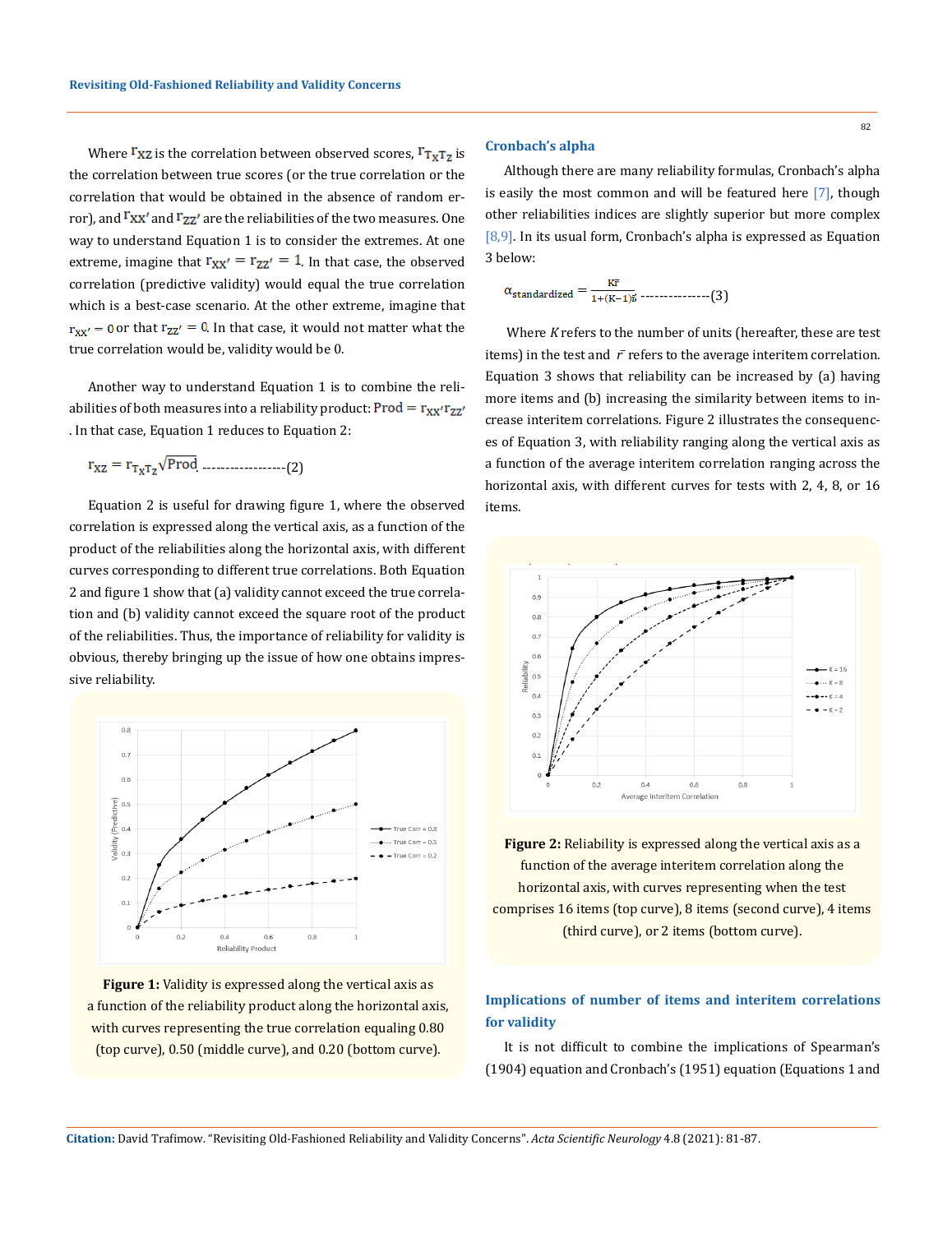3). Using Cronbach's alpha as our reliability index, Equation 3 indicates that  $r_{XX'} = \frac{K_X \bar{r}_X}{1 + (K_X - 1)\bar{r}_X}$  and that  $r_{ZZ'} = \frac{K_Z \bar{r}_Z}{1 + (K_Z - 1)\bar{r}_Z}$ . Instantiating these equations, in turn, into Equation 1 renders Equation 4:

$$
r_{XZ} = r_{T_X T_Z} \sqrt{\frac{K_X \bar{r}_X}{1 + (K_X - 1)\bar{r}_X} \cdot \frac{K_Z \bar{r}_Z}{1 + (K_Z - 1)\bar{r}_Z} \dots} \tag{4}
$$

An advantage of Equation 4 is that it expresses validity  $({}^{\Gamma}XZ)$ directly as a function of the number of items and the average interitem correlation, with respect to each measure. In addition, for the sake of illustration, let us make the simplifying assumptions that the number of items is the same for both tests  $(K_X = K_Z = K)$  and that the average interitem correlation is the same for both tests (  $\bar{r}_{x} = \bar{r}_{z} = \bar{r}$ , which renders Equation 5:

$$
r_{XZ} = r_{T_X T_Z} \frac{K\bar{r}}{1 + (K-1)\bar{r}} \dots \dots \dots \tag{5}
$$

Although Equation 5 is a blatant oversimplification, an advantage is that it renders figure 3 possible, which illustrates how both the number of items and the average interitem correlation influence validity as a proportion of the true correlation. As the average interitem correlation increases, and as the number of items increases, validity can be expected to be an increasingly larger proportion of the true correlation. And there are implications.



**Figure 3:** Validity as a proportion of the true correlation is expressed along the vertical axis as a function of the average interitem correlation along the horizontal axis, with curves representing when the test comprises 16 items (top curve), 8 items (second curve), 4 items (third curve), or 2 items (bottom curve).

#### **Implication 1: Increase the number of items**

The most obvious implication is that researchers can increase reliability—and validity—simply by having more items, even if the individual items are not very good items. For example, figure 3 shows that even if the average interitem correlation is at the very low level of 0.20, validity will be 80% of the true correlation provided that there are 16 items. Thus, it is possible to substantially improve obtained correlations merely by having longer tests.

To see that this is not trivial, consider the longstanding traitsituation debate in personality psychology. Based on the personality literature in the 1960s, Mischel [10] showed that personality rarely correlates at more than the 0.3 level with behavior, implying a 10% ceiling on the extent to which personality could predict behavior, with the further implication that perhaps personality is not of particular importance. There were many responses to Mischel's critique, but one of the most successful responses was to simply include more items in personality tests, which increased reliability, with a knock-on effect of increasing validity. Instead of obtaining correlations with a ceiling of 0.3, researchers who used longer tests were able to extend to a ceiling of 0.4 and sometimes even more than that [11]. Thus, instead of personality only accounting for 10% of the variance, the value increased to around 15%, an approximately 50% improvement, and rivaling the ability of situations to predict behaviors  $[12]$ . To be sure, these researchers did not explicitly use Equation 4 or Equation 5, but the action of increasing test lengths is very consistent with the implications of those equations. It was beneficial for personality psychologists to increase test lengths.

Before proceeding, however, it is necessary to acknowledge limitations. One limitation is that increasing test lengths implies similarly increasing participant time, cost, boredom, exhaustion, and so on. Thus, there often are practical reasons why researchers do not wish to increase test lengths. Another limitation is that the ease with which tests lengths can be increased can sometimes lead to temptation to pay too little attention to the exact nature of the items themselves. An example is the case where a person has measures of two correlated constructs rather than one, but nevertheless obtains an impressive reliability coefficient via the combined test. In this case, it would be better to keep the two tests separate, though paying attention only to reliability might seem to indicate otherwise. Figure 3 illustrates this whereby even if the average in-

**Citation:** David Trafimow*.* "Revisiting Old-Fashioned Reliability and Validity Concerns". *Acta Scientific Neurology* 4.8 (2021): 81-87.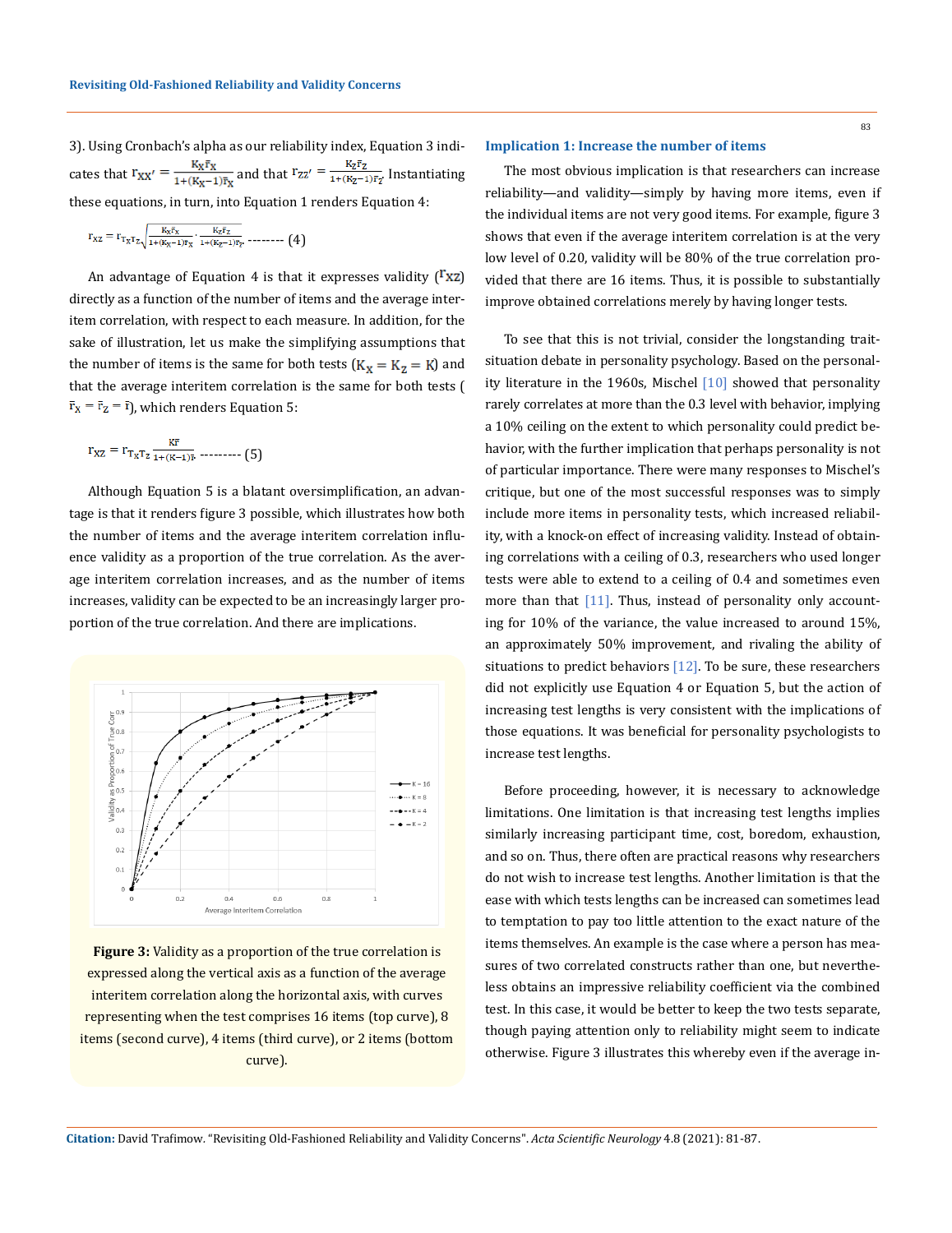teritem correlation only equals 0.20, having 16 items renders the validity coefficient at 80% of the true correlation. We will explore this issue in some detail later.

## **Implication 2: Have items that are synonyms**

As figure 3 shows that having strong interitem correlations increases reliability and validity dramatically, even with short tests, the obvious thing to do is to include items that are synonyms of each other. If the items are synonyms, the result will be strong interitem correlations, and hence, validity will be a correspondingly impressive percentage of the true correlation. Figure 3 shows, for instance, that if the average interitem correlation is 0.80, then even with only two items, validity will be 89% of the true correlation.

The obvious rejoinder to the recommendation to use synonyms is that the researcher risks failing to cover all of the construct. But there is a rejoinder to the rejoinder, which is that if different kinds of items, that are not synonyms, are needed to cover all of the construct, then perhaps the construct is really an amalgamation of two or more constructs and the researcher has failed to see it. More than that, the mere fact that the researcher feels the need to have different kinds of items, that are not synonyms, indicates that it is very likely that the researcher is unknowingly amalgamating different constructs into one construct. There are at least two good reasons for remaining with synonyms as a way to avoid amalgamation and keep separate constructs distinct. The first reason is conceptual clarity. From the reasoned action literature cited earlier, there is a variable termed "perceived behavioral control" with items mentioning capability to perform the behavior, and synonyms; but with items mentioning difficulty in performing the behavior, and synonyms, too. Trafimow., *et al*. [13] suspected that perceived behavioral control was really an amalgamation of two constructs, that they termed "perceived control" and "perceived difficulty." Not only did keeping the constructs separate confer psychometric advantages, but Trafimow., *et al*. showed it was possible to perform experimental manipulations that influenced perceived control without influencing perceived difficulty, and to perform experimental manipulations that influenced perceived difficulty without influencing perceived control. By experimentally demonstrating a double dissociation, Trafimow., *et al*. clarified that there really were two different—though correlated—constructs and distinguishing between them constituted an important contribution to the literature.

Apart from true experimentation, another advantage of keeping separate constructs distinct, even if amalgamation confers acceptable reliability, is that predictive validity can be increased. But this issue deserves its own section, that ensues immediately.

#### **Reliability and validity the multiple correlation way**

Consider again two correlated constructs. For the sake of simplification, imagine that the two constructs are related such that the reliability of an amalgamated measure equals the reliability of each of the separate measures. That is, when the measures are kept separate, interitem correlations are stronger and compensate for having fewer items. When the measures are amalgamated, having more items compensates for having smaller average interitem correlations. From a strict reliability standpoint, there is no reason to prefer two constructs to a single amalgamated construct, when all are equally reliable. But of course, from the point of view of conceptual clarity, construct validity, and simply having a correct theory, it would be better to keep the constructs distinct. But suppose we do not care about conceptual clarity, construct validity, or having a correct theory; but simply care about the ability to predict the criterion variable. It might seem that with this restriction, it would be fine to amalgamate and even desirable from a parsimony standpoint. But appearances can be deceiving.

There is a well-known multiple correlation equation that shows the ability to predict a variable from two other variables, expressed below as Equation 6  $[14]$ :

; ---------(6)

Where  $R_{v,12}$  is the muytiple correlation for predicting a criterion variable, represented as , from two predictor variables, represented as 1 and 2, respectively. In addition,  $\Gamma_{V1}$  represents the correlation between the criterion variable and one of the predictor variables,  $r_{v2}$  represents the correlation between the criterion variable and the other predictor variable, and  $r_{12}$  represents the correlation between the two predictor variables. In turn, these component correlations can be expressed in the form of true correlations and reliabilities consistent with Equation 1:

- $r_{y1} = r_{T_vT_1} \sqrt{r_{yy}r_{11}}$
- $r_{y2} = r_{T_v T_2} \sqrt{r_{yy} r_{22}}$

84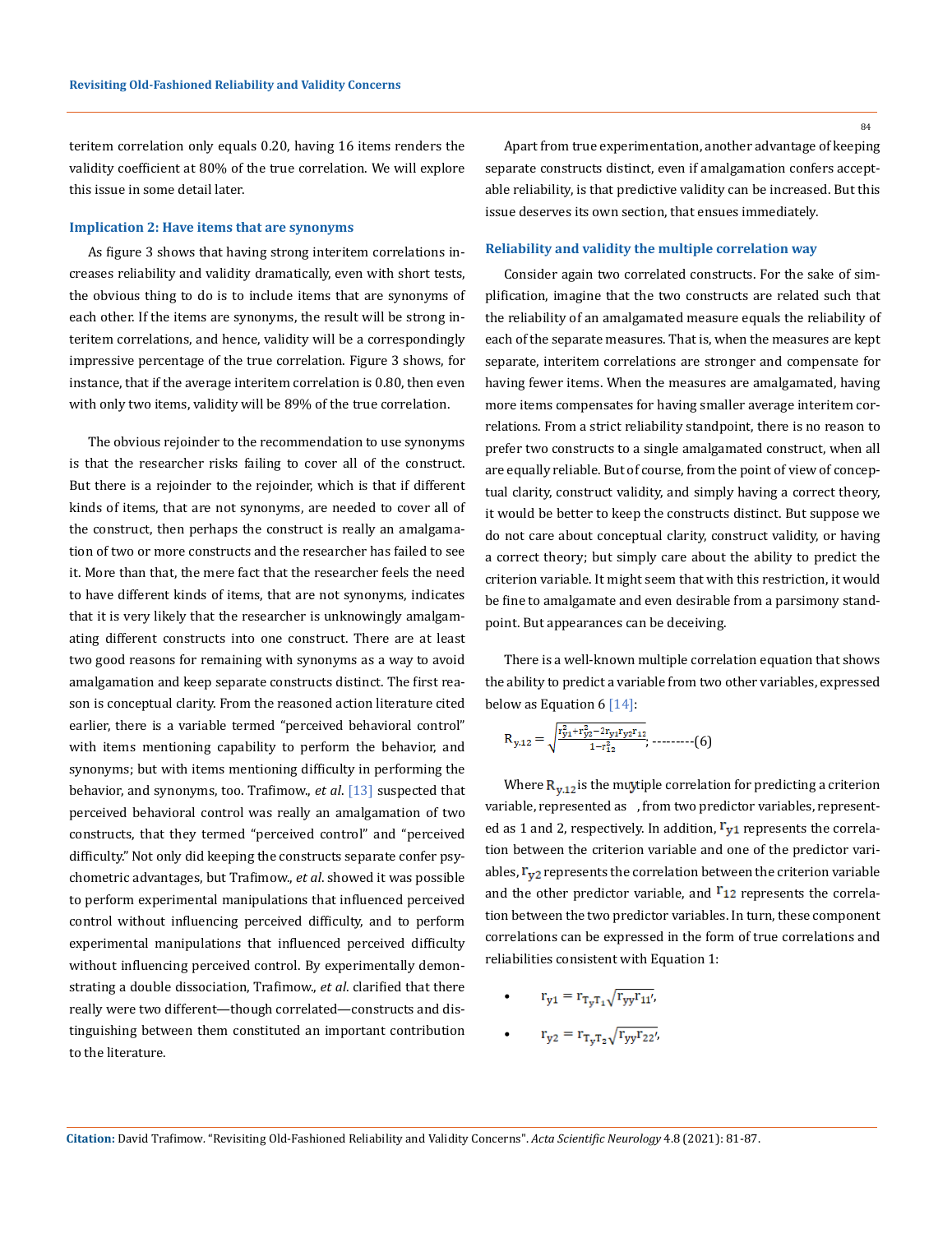- $r_{12} = r_{T_1T_2}\sqrt{r_{11}'r_{22}'}$
- $r_{y1}^2 = r_{T_yT_1}^2 r_{yy'} r_{11'}$
- $r_{y2}^2 = r_{T_vT_2}^2 r_{yy'} r_{22'}$
- $r_{12}^2 = r_{T_1T_2}^2 r_{11} r_{22}$ •

Instantiating the bullet-pointed equations into Equation 6 implies Equation 7:

$$
R_{y,12} = \sqrt{\sum_{j=1}^{r_{1}^{2}} r_{1} r_{3} y' r_{11} r_{12} r_{33} r_{34} r_{22} r_{35} r_{13} r_{14} r_{15} r_{16} r_{17} r_{18} r_{19} r_{12} r_{19} r_{11} r_{12} r_{13} r_{14} r_{15} r_{18} r_{19}}
$$
---(7)

Equation 7 has the desirable characteristic of including the reliabilities of all the measures, but it has the undesirable characteristic of being too complex to be susceptible of clear illustration via a figure. At the risk of oversimplification, let us assume that all true correlations equal each other, and all reliabilities equal each other. This renders the following components:

 $r_T = r_{T_vT_1} = r_{T_vT_2} = r_{T_1T_2}$ 

$$
\bullet \qquad r_{rel}=r_{yy^\prime}=r_{11^\prime}=r_{22^\prime}
$$

$$
\bullet \qquad r_T^2 = r_{T_y T_1}^2 = r_{T_y T_2}^2 = r_{T_1 T_2}^2.
$$

Instantiating the bullet-listed components into Equation 7 and simplifying gives Equation 8, which is sufficiently simple to be susceptible to illustration:

$$
R_{y,12} = \sqrt{\frac{2r_T^2r_{\rm rel}^2 - 2r_T^3r_{\rm rel}^3}{1 - r_T^2r_{\rm rel}^2}} \dots (8)
$$

Figure 4 illustrates the implications of Equation 8, but the Figure is complex and requires explanation. The validity coefficient ranges along the vertical axis as a function of reliability along the horizontal axis, but with six curves. Three of the curves are really straight lines (in gray) whereas the other curves really are curves (in black). The straight lines in gray represent validity in the amalgamated case where the criterion variable is being predicted from an amalgamated predictor variable (see Equation 1). In contrast, the curves in black represent validity in the form of a multiple correlation where the criterion variable is predicted from both predictor variables (see Equation 8). In addition, the curves represent different true correlations in a solid curve, a dotted curve, or a dashed curve. Note that each curve, in black, illustrates an increase in validity over the corresponding (same true correlation) curve, in gray. Thus, figure 4 illustrates that even if a researcher is willing to ignore issues such as conceptual clarity, construct validity, and simply having a correct theory; even from a restricted point of view only concerned with predictive validity, it still is sensible to un-amalgamate the constructs. And note that the differences between the black and gray curves would be greater still under a more realistic assumption about the true correlation between the two predictor variables. Specifically, to simplify Equation 7 to the point of obtaining Equation 8, it was necessary to make the unrealistic assumption that the true correlation between the predictor variables equals the true correlation between either of them with the criterion variable. A more realistic assumption, that the true correlation between the predictor variables is somewhat less than that, would increase the differences between the black and corresponding gray curves in figure 4, thereby accentuating the importance of un-amalgamating constructs, even from a standpoint strictly concerned only with prediction.



**Figure 4:** Predictive validity is expressed along the vertical axis as a function of reliability along the horizontal axis, with six curves representing different true correlations. The gray curves (straight lines) represent various states of the true correlation in the context of an amalgamated predictor variable (Acorr), so that predictive validity refers to a bivariate correlation. In contrast, the black curves represent various states of the true correlation in the context of two separate, though correlated, predictor variables, so that predictive validity refers to a multiple correlation.

**Citation:** David Trafimow*.* "Revisiting Old-Fashioned Reliability and Validity Concerns". *Acta Scientific Neurology* 4.8 (2021): 81-87.

85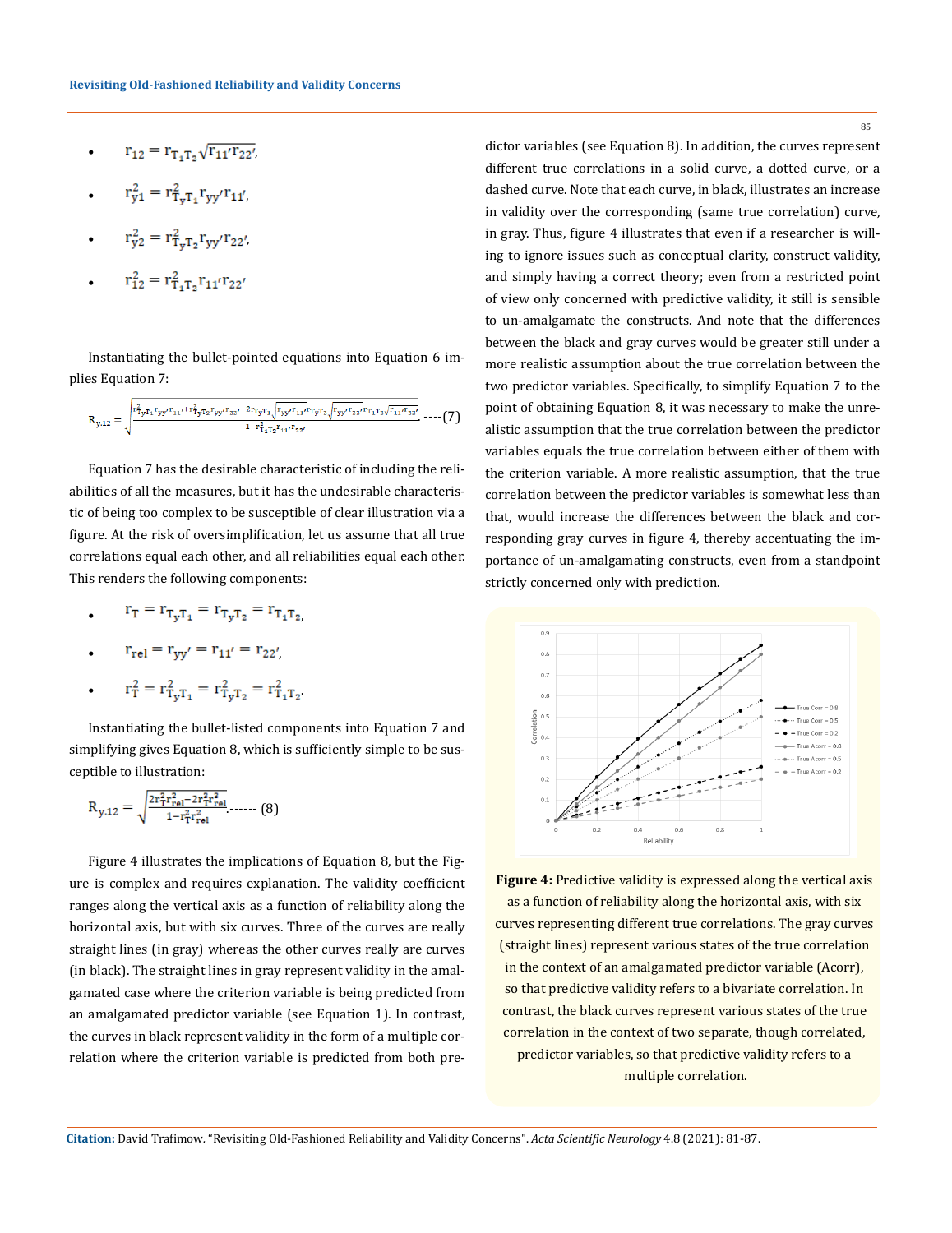#### **Discussion and Conclusion**

The unimpressive correlations psychologists typically obtain provided the original stimuli for the present work. Given the psychometric advances that were already in place half a century ago [5], and clear demonstrations in some empirical literatures mentioned here of the benefits a few researchers have enjoyed by taking them onboard, it is mystifying that unimpressive correlations continue to be the rule rather than the exception (e.g., Jussim  $[15]$ , Table 6-1). Of course, psychometric advances continue to be made, and advances such as Equation 1 and Equation 3 are considered extremely old-fashioned by contemporary psychometricians. The point of using old-fashioned psychometric advances was not to advocate for their use, but to render salient that the advanced mathematical or computer skills for understanding recent advances in psychometrics are unnecessary for dramatically improving the quality of research. If research could be improved dramatically by careful attention to the psychometric lessons already in place half a century ago, how much more could research be improved by attending to modern psychometric advances too?

One explanation for unimpressive correlations might be the advices researchers get, that arguably contradict the psychometric lessons discussed here. For example, it is a cliché that reliability at the level of 0.70 or higher is acceptable. But consider two points. First, if reliability is 0.70, then squaring that value results in the measure only accounting for 49% of the variance in itself. This can hardly be considered impressive. Second, if two variables are measured, both with reliability at the 0.70 level, then the obtained correlation will only be 70% of the true correlation. Suppose that the true correlation is 0.5. Taking 70% of that will result in an obtained correlation of 0.35. And if the true correlation is the more realistic value of 0.40, the obtained correlation drops to 0.28. Worse yet, researchers fairly often report reliability values in the range between 0.6 and 0.7, and evaluate these as being close to the conventional 0.70 level of acceptability, thereby resulting in even more of a discrepancy between true and observed correlations. For example, 60% of a true correlation of 0.40 would be an observed correlation of only 0.24. In contrast, suppose that both measures are reliable at the 0.8 or 0.9 levels, so that the observed correlation is 80% or 90% of the true correlation. In that case observed correlations would be 0.32 or 0.36, respectively.

And there is no reason to settle for low reliabilities. The typical justification—nay, advice—that low reliability is a necessary 86

consequence of covering all of the construct, has been an important detriment to psychological research. As the Trafimow., *et al*. [13] case described earlier demonstrates, when a researcher has to struggle to capture all of a construct, it is tantamount to certain that there is more than one construct and that amalgamation has occurred. The onus is on the researcher to carefully think through the construct and distinguish exactly the constructs that he or she is amalgamating, albeit unintentionally, to result in decreased reliability. Not only will un-amalgamating result in better interitem correlations, thereby resulting in increased reliability and validity; but doing so has the added benefits of introducing increased conceptual clarity, an increased likelihood of having a correct theory, and better prediction of the criterion variable.

This last point deserves amplification. In figure 4, we saw that even under the assumption that the amalgamated measure has the same reliability as the un-amalgamated measures, prediction of the criterion variable is better with the un-amalgamated measures than with the amalgamated measure. However, figure 4 provided an advantage to the amalgamated measure of increased items that compensated for the better interitem correlations in the un-amalgamated measures, to result in equivalent reliabilities. Thus, figure 4 shows that the un-amalgamated measures perform better than the amalgamated measure, even when subjected to an unfair disadvantage. Under the fairer condition that each of the un-amalgamated measures has the same number of items as the amalgamated measure, the un-amalgamated measures would have a reliability advantage, and the resulting increased ability to predict the criterion variable would be further enhanced, above and beyond the effect illustrated in figure 4.

In summary, impressive reliability is not a luxury; it is a necessity. The two cliches, that reliability at the 0.70 level is acceptable, and that researchers should make sure to cover all of the construct, both contradict the implications of classical true score theory, exemplified by Equations 1 and 3. Furthermore, both cliches are simply wrong. Researchers should insist on reliability at the 0.80, or even 0.90 level, thereby ensuring that obtained correlations are a higher percentage of true correlations. And researchers who struggle to capture all of the construct should carefully consider that the reason for the struggle is that the construct under consideration is really an amalgamation of two or more other constructs, and that un-amalgamation is necessary. If contemporary researchers would